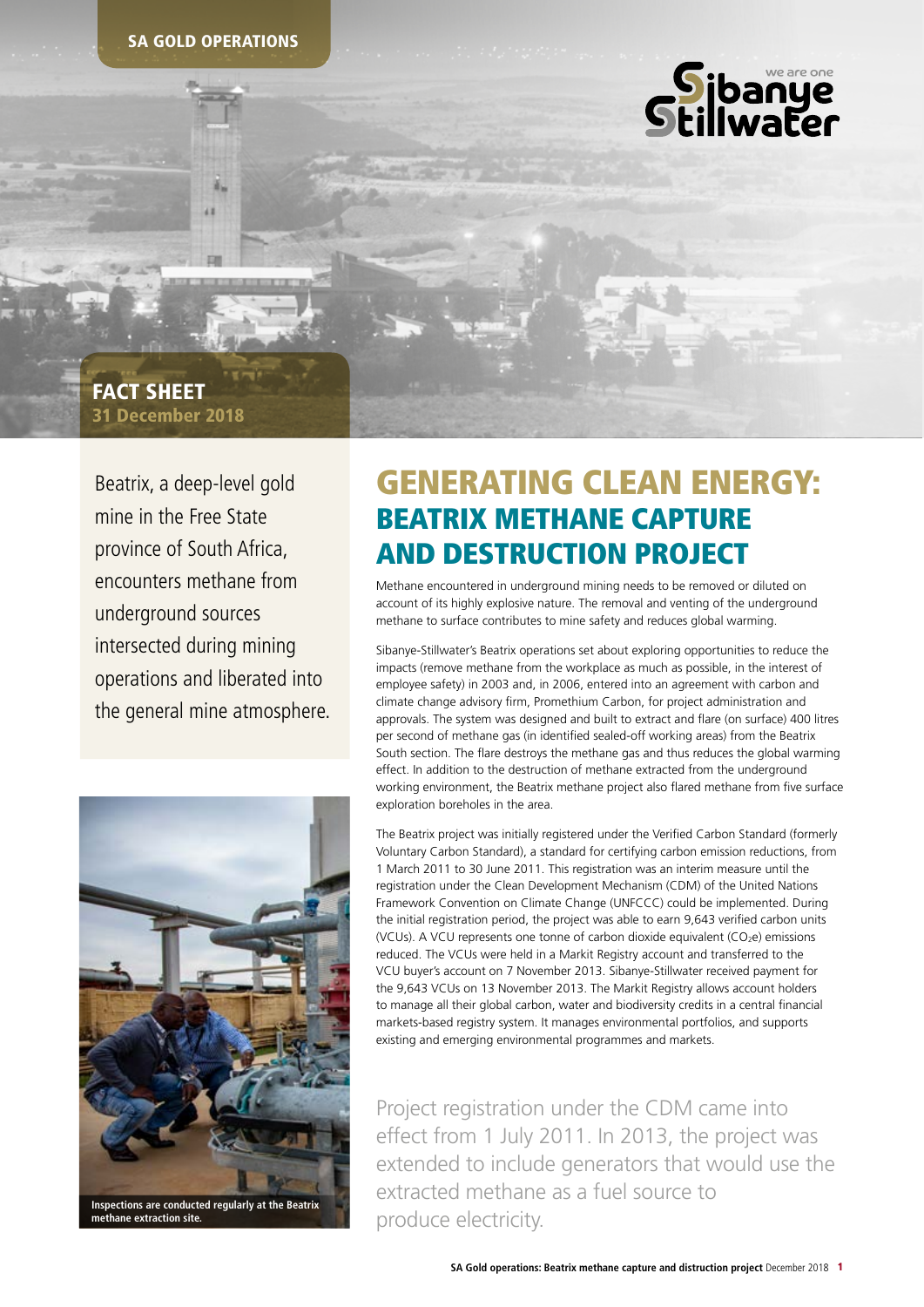

Electricity generation from extracted mine methane not only destroys the methane, it also serves to reduce our carbon emissions from purchased electricity as the methane-generated electricity is consumed by the mine and proportionally displaces electricity purchased from Eskom, which primarily uses coal-fired power stations.

As a CDM project, Beatrix has accrued carbon credits for electricity generation from mine methane and flaring, generating 1MW of electricity with capacity to generate 3.5MW (constrained by the flow and quality of methane).

The first crediting period of the CDM project extended from 1 July 2011 to 30 June 2018. During the 2018 applicable crediting period (1 January to 30 June 2018), approximately 35,000 carbon credits were accrued (2017: 40,000).

The carbon credits accrued during the first period have been split into three separate batches. In 2018, we made significant progress by appointing Epic as the designated operating entity for the verification of the third batch of carbon credits while Carbon Check continued with verification of the second batch.

Epic and Carbon Check are designated operating entities accredited by the UNFCCC CDM to validate project proposals or verify implemented projects in terms of achievement of planned greenhouse gas emission reductions.



| <b>Batch (period)</b>                           | <b>Carbon credits</b> | <b>Status</b>         |
|-------------------------------------------------|-----------------------|-----------------------|
| First batch<br>(1 July to 31 March 2012)        | 35,290                | Verification complete |
| Second batch<br>(1 April 2012 to 30 April 2013) | 50,000                | Verification underway |
| Third batch<br>(1 May 2013 to 30 June 2018)     | 200,000               | Verification underway |

*The volume of methane gas destroyed since 1 July 2011 to 31 December 2018 is approximately 13 million cubic metres. During this period, a total of 314 000t CO2e emissions was averted.*

## Flaring of methane at the boreholes was discontinued in 2018 following significant fluctuations and the decrease in methane volumes.

Should the carbon tax come into effect on 1 June 2019, as indicated by National Treasury in the second draft of the Carbon Tax Bill, the purchaser of carbon credits from our Beatrix methane capture and destruction project, Mercuria Energy Trading, will be approached to possibly use the carbon credits to offset a portion of the carbon tax. The Carbon Tax Bill makes provision to offset 10% of the carbon tax liability through the exchange of valid carbon credits.

**METHANE** (colourless and odourless) is a potent greenhouse gas, which contributes to global warming and climate change at a rate 25 times higher than carbon dioxide. It cannot be detected without special electronic equipment.

Unlocked during mining operations and transported by air from sources deep underground, it is extremely dangerous as it is highly explosive and can displace oxygen so that people exposed to it are prone to suffocation.

A methane management system has been developed at Beatrix to control this risk. The mine standard requires a minimum of two flammable gas detection instruments at each stope panel and there must be at least one instrument at each development end when work is underway.

At the Beatrix mining units 1 and 2, there is a telemetry system with strategically placed flammable gas and velocity sensors, critical fans and carbon monoxide sensors. Environmental conditions are monitored in the central control room at mining unit 1, located at 3 shaft, on a 24-hour basis. Clear call-out procedures are followed in the event of an emergency.

Where elevated concentrations of flammable gas are constantly present in the general atmosphere, a location is declared hazardous, based on the results of risk assessments. Hazardous locations require special operating conditions, such as explosion-protected apparatus, telemetry monitoring, strict adherence to mine standards and awareness training for all employees. Hazardous location meetings are held monthly, involving all related disciplines.

To ensure proper supervision at all working places, the mine has developed a workplace management system: documents with special instructions, hazard identification, risk assessments, Department of Mineral Resources recommendations, a flammable gas register and hand-over notes are stored in the mine overseers' offices. The system is also used during the induction of new employees or when people are moved from one mining section to another.

In addition to flammable gas induction training, the mine has regular safety awareness sessions, such as safety flashes and special awareness drives, including the annual methane month in May and the monthly Methane Emergency Preparedness Safety Health (MESH) days when specific methane safety-related topics are discussed.